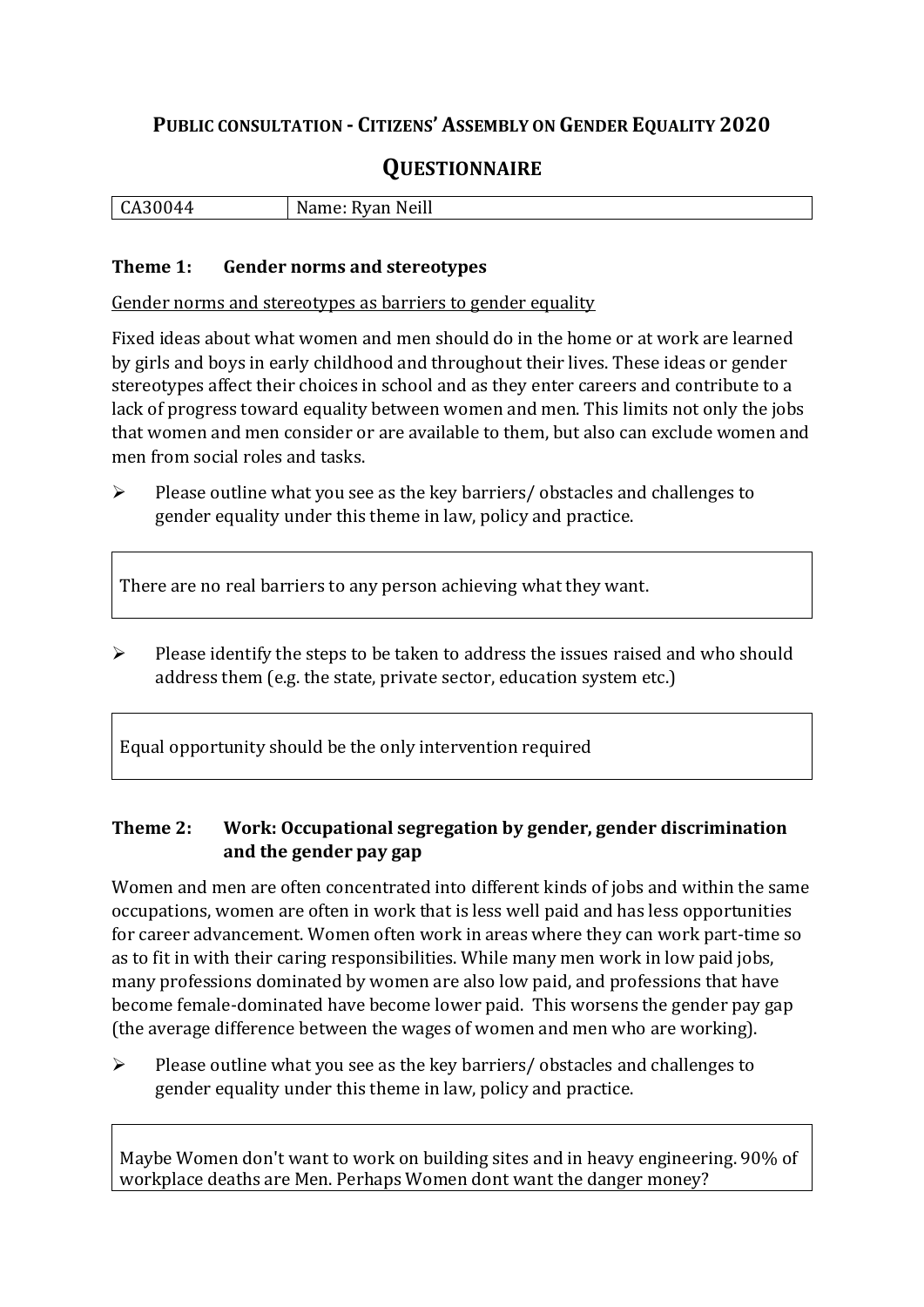$\triangleright$  Please identify the steps to be taken to address the issues raised and who should address them (e.g. the state, private sector, education system etc.)

## Free choice and equal opportunity

### **Theme 3. Care, paid and unpaid, as a social and family responsibility**

Care -- the social responsibility of care and women and men's co responsibility for care, especially within the family

Women remain disproportionately responsible for unpaid care and often work in poorly paid care work. For working parents or [lone parents,](https://aran.library.nuigalway.ie/bitstream/handle/10379/6044/Millar_and_Crosse_Activation_Report.pdf?sequence=1&isAllowed=y) balancing paid work with parenting and or caring for older and dependent adults presents significant challenges. Women are [most disadvantaged by these challenges,](https://eige.europa.eu/gender-equality-index/game/IE/W) yet men also suffer from lack of opportunities to share parenting and caring roles. Despite recent legislation and policy initiatives to support early years parental care, [inequalities in the distribution of unpaid](https://www.ihrec.ie/app/uploads/2019/07/Caring-and-Unpaid-Work-in-Ireland_Final.pdf)  [care](https://www.ihrec.ie/app/uploads/2019/07/Caring-and-Unpaid-Work-in-Ireland_Final.pdf) continue between women and men. The cost of childcare has been identified as a particular barrier to work for women alongside responsibilities of caring for older relatives and dependent adults.

➢ Please outline what you see as the key barriers/ obstacles and challenges to gender equality under this them in law, policy and practice.

Perhaps supporting traditional family structures would go a long way toward enabling people to care for their own families. Current government policy is the main obstacle as it forces people into the workplace

 $\triangleright$  Please identify the steps to be taken to address the issues raised and who should address theme (e.g. the state, private sector, education system etc.)

Families are capable of taking care of themselves provided they are kot being sabotaged by a state which is only focused on economy and not people.

### **Theme 4: Women's access to, and representation in, public life and decision making**

Ensure women's participation and representation in decision-making and leadership in the workplace, political and public life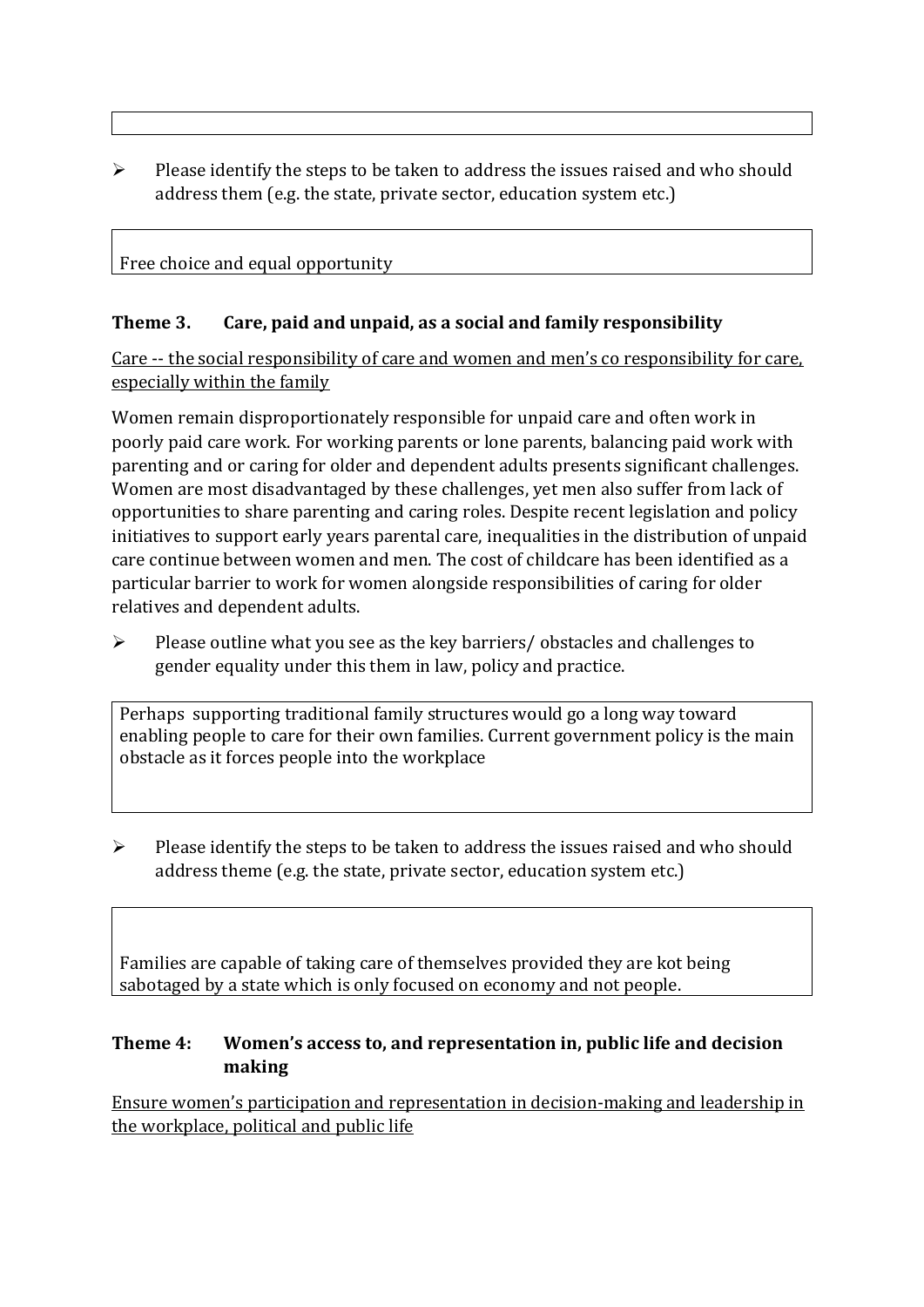Women are systematically underrepresented in leadership in [economic](https://eige.europa.eu/gender-equality-index/2019/compare-countries/power/2/bar) and [political](https://eige.europa.eu/gender-equality-index/2019/compare-countries/power/1/bar)  [decision-](https://eige.europa.eu/gender-equality-index/2019/compare-countries/power/1/bar)making. Despite the introduction of a candidate gender quota (through the system of party funding) for national political office, and [initiatives](https://betterbalance.ie/) to support women's access to corporate decision-making roles, men continue to dominate leadership positions. There are also issues to be considered around how media represents women and men.

➢ Please outline what you see as the key barriers/ obstacles and challenges to gender equality under this theme in law, policy and practice.

There are no real obstacles the western world has Women in the highest positions, usually childless women of course so perhaps not all women want to sacrifice family for the big job.

➢ Please identify the steps to be taken to address the issues raised and who should address them (e.g. the state, private sector, education system etc.)

There is equal opportunity so leave people to make their own choices

### **5. Where does gender inequality impact most?**

To conclude we would be interested in your response to the following question: In which area do you think gender inequality matters most?

Please rank the following in order of importance, 1 being the most important:

|                                                                     | Paid work                | 6 |  |
|---------------------------------------------------------------------|--------------------------|---|--|
| $\bullet$                                                           | Home & family life       | 3 |  |
| $\bullet$                                                           | Education                | 2 |  |
| $\bullet$                                                           | Politics and public life | 5 |  |
| $\bullet$                                                           | Media                    | 4 |  |
| $\bullet$                                                           | Caring for others        | 7 |  |
| $\bullet$                                                           | Other – please elaborate | 1 |  |
| Men are under represented at 3rd level and in medicine and teaching |                          |   |  |

 $\triangleright$  Please outline the reasons for your answer below: